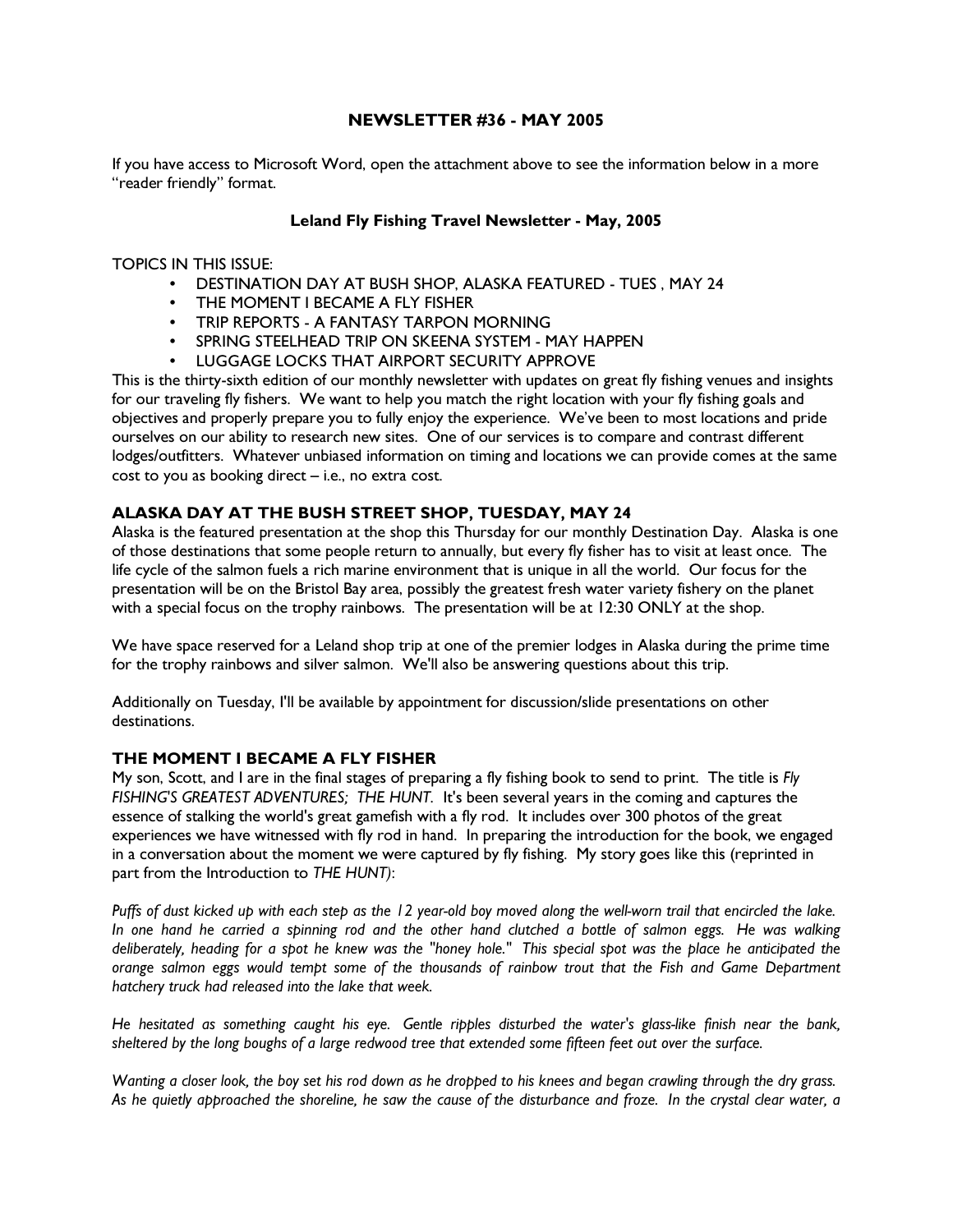few feet from the water's edge, a ten-inch rainbow trout was swimming in purposeful half-circles with his lips occasionally breaking the surface.

He appeared to be eating something, but what was not clear. There were several flies buzzing under the tree limb and there appeared to be some insects wiggling on the water's surface. Entranced, the boy forgot about his "honey hole" as he lay there, eyes riveted on that rainbow.

That lake was one of several on Mount Tamalpias operated by the Marin County Water Company in Northern California. The boy's father took him fishing there twice or three times a season. On their next few trips to the lake, the boy would rush to the spot under those overhanging branches in hopes of witnessing the same scene, only to be disappointed.

The boy was me and it was that moment, lying under the redwood tree, where the passion to become a fly fisherman was born. Of course, I didn't realize it at the time, but there have been many times that I've reflected on that experience and the impact it had.

If you have a vivid recollection of the first moment you were captured by fly fishing, hit reply and send it in. It would be fun to share some of these great moments in the newsletter.

## TRIP REPORTS - FANTASY TARPON MORNING

I don't have all the details in yet on this trip, but I know enough about this particular morning in the early stage of a Belize trip to relay it - it's too good to sit on for a month.

Wayne Henry and Tom Flood were sharing a skiff with guide/captain Martin McCord using the mothership Meca as their base of operations. Both Wayne and Tom were looking for their first encounter with a large tarpon and this morning would be the time. In the early fishing session before breakfast, Wayne sight cast to a rolling fish on the surface, the fish ate the fly, and the race was on. One hour and forty-seven minutes later, the 80 pound tarpon was at the boat. The hook was removed and the fish released to fight another day. I happened to be on a phone call with the Meca when they came in for breakfast and spoke with Wayne. He was wiped out - totally exhausted - but thrilled with the experience and stated he didn't need to fish anymore that day.

Wayne's boat partner, Tom, would follow that experience after breakfast with something special. Sight casting to cruising fish, Tom hooked a monster, well over 100 pounds. The tarpon towed them for over two miles during the 90 minute struggle. The fish then attempted to move off the shallow flats, to the deep blue waters offshore. To get to the deep, the fish would have to cross the barrier reef (the second longest barrier reef in the world runs down the coast of Belize). Instead of looking for a cut in the reef, the fish swam through the coral infested shallows right up to the reef, but was to big to get his massive body over the top. As the fish turned away from the reef, slack formed in the line and some elk horn coral helped release the fish before Tom could get him to the boat.

Bet they both slept well that night!

#### SPRING STEELHEAD ON THE SKEENA SYSTEM

In the last newsletter, we posted some information about spring steelheading on the Skeena system in BC. It was noted that we were looking to acquire some space during the best time for trophy steelhead during the spring period. It appears that this is going to happen, either late March or early April of '06. We already have several people on the candidate list - if you'd like to get more information, hit "reply."

## LUGGAGE LOCKS THAT AIRPORT SECURITY APPROVE

My wife recently brought to my attention that there are now combination luggage locks approved by the airport security people. They are made in a manner that allows the security people to use a special key to open them. They work fine for those that want to lock their duffel bags or rod tubes. Ours were